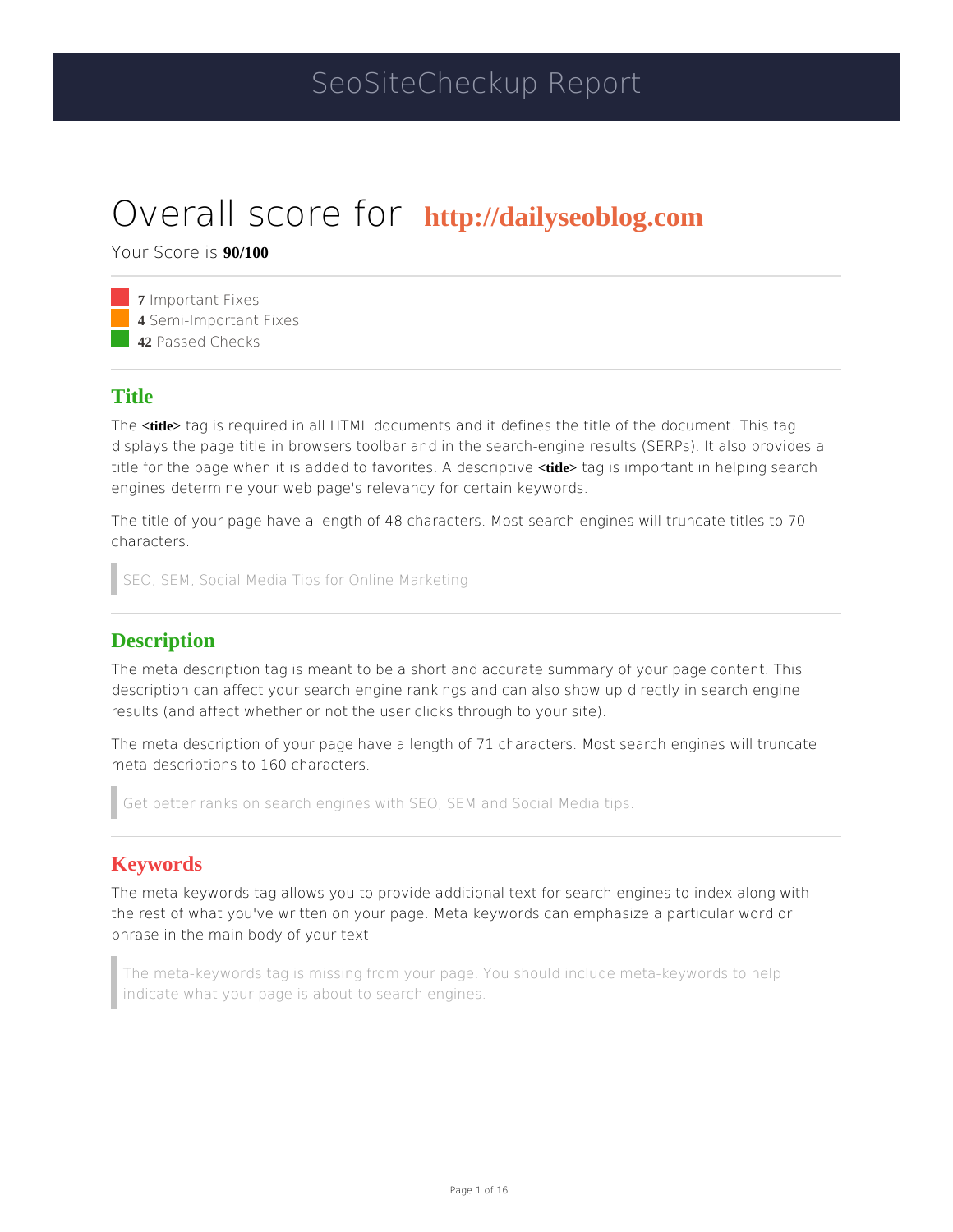#### HOW TO FIX

In order to pass this test you must include a meta-keywords dhængdin your page head section): <head> <meta name="keywords" content="keyword1, keyword2, keyword3"> </head> Separate keywords with commas and don't use any other punctuation beyond comm Note that in HTM the take areas has no end tag but in XHTML this tag must be properly cl

## Most Common Keywords Test

Check the most common keywords & their usage (number of times used) on your web

It appears that you can further optimize the density of your bukeys world bis above. that a safe keyword density should range between 2-4% for your targeted keywords.

seo - 33 times - 4.21% marketing - 27 times - 3.45% google - 17 times - 2.17% content - 14 times - 1.79% search - 12 times - 1.53%

#### HOW TO FIX

In order to pass this test, you must optimize the density of your primary keywords above. If the density of a specific keyword is below 2% you must increase4 $\mathcal{H}$  and if the density of a specific keyword is below 2% you must increase4 $\mathcal{H}$  and if the density of a specific keyword is below 2% you must inc you must decrease it.

#### Keyword Usage

This describes if your most common keywords are used in your title, meta-description keyword tags.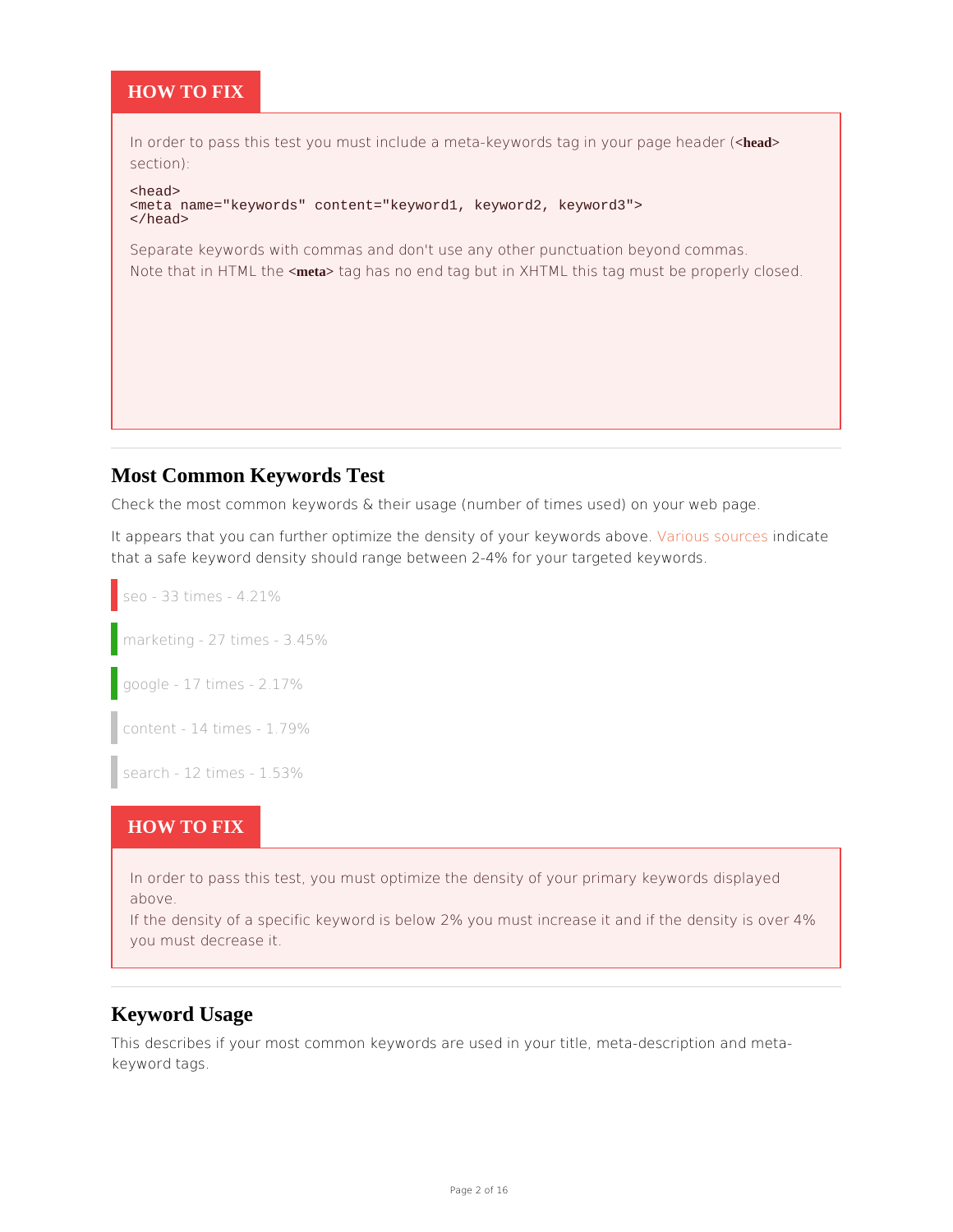Your most common keywords are not appearing in one or more of the meta-tags above. Your primary keywords should appear in your meta-tags to help identify the topic of your webpage to search engines.

Keyword(s) included in Meta-Title Tag

Keyword(s) included in Meta-Description Tag

Keyword(s) not included in Meta-Keywords Tag

#### **HOW TO FIX**

First of all, you must make sure that your page is using the title, meta-description and metakeywords tags.

Second, you must adjust these tags content in order to include some of the primary keywords displayed above.

#### **<h1> Headings Status**

This indicates if any H1 headings are used in your page. H1 headings are HTML tags than can help emphasize important topics and keywords within a page.

Your page contains H1 headings but all of them have blank content.

## **HOW TO FIX**

In order to pass this test you must indentify the most important topics from your page and insert those topics between <h1>...</h1> tags. **Example:**

<h1>Important topic goes here</h1> ...

<h1>Another topic</h1>

#### **<h2> Headings Status**

This indicates if any H2 headings are used in your page. H2 headings can be helpful for describing the sub-topics of a page.

Your page contains H2 headings. Their contents are listed below:

44 Must Have Content Marketing Tools For The New Age Marketer

5 Myths About Link Building, SEOs Should Know The Truth About

Do clicks from search engine queries affect website ranks? Looks like they do.

How To Check If Your Robots.txt File Is Working Properly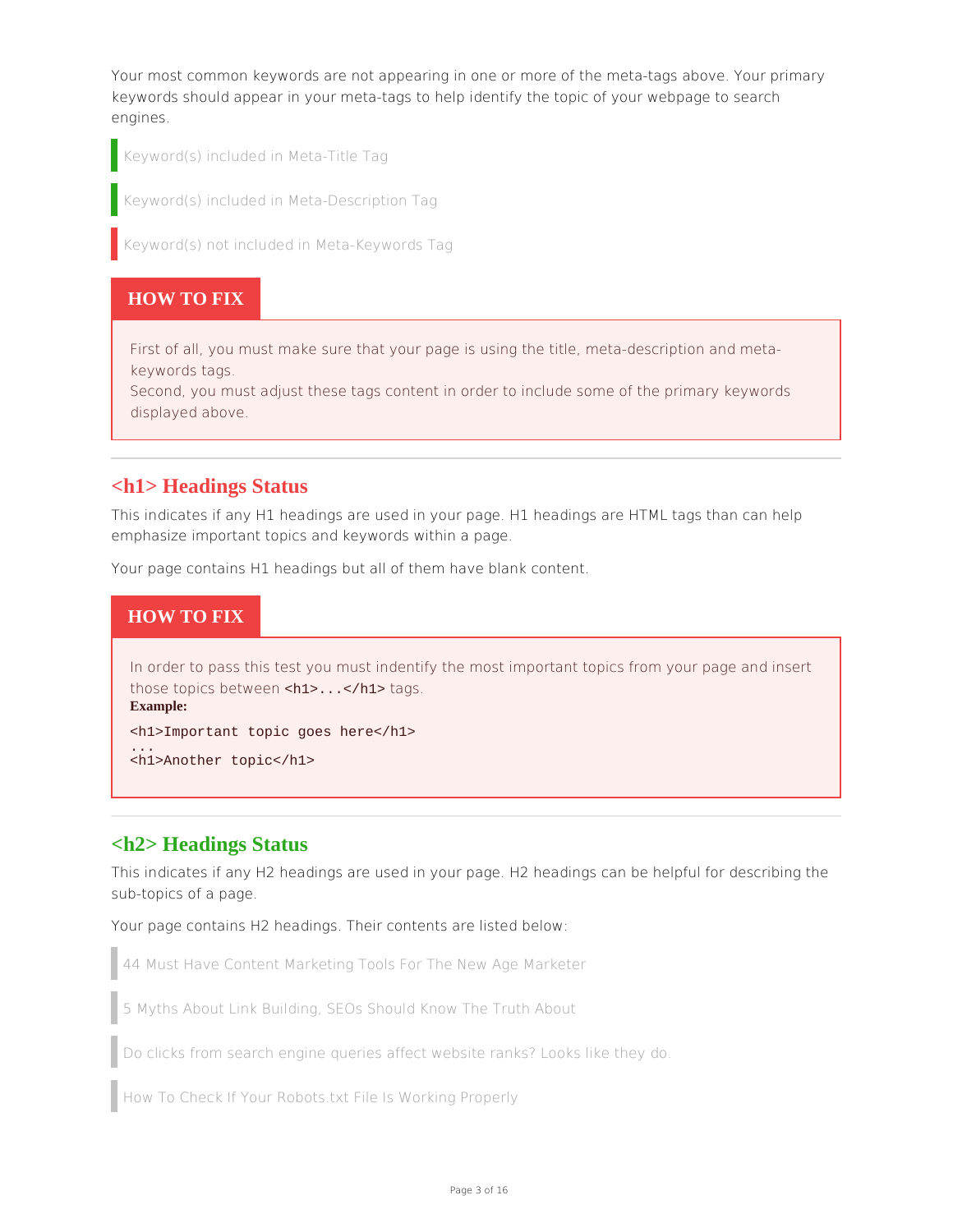How Brightpod Doubled It $\tilde{A} \notin \hat{A} \in \hat{A}^{\text{TM}}$ s Signup Conversions in 9 Months SEO And The Problem With Glamorization Of Content Marketing! 4 Rising Trends in Social Media Marketing To Watch Out For How To Generate Automatic SEO Reports via Google Analytics Finally, A Google Rank Tracking Tool, That $\tilde{A} \notin \hat{A}$ <sup>TM</sup>s Just Perfect! How SEO has changed after the Panda 4.0 update Why Google+ exists even if you don $\tilde{A} \notin \hat{A}^{\pi}$  tuse it as much

## Robots.txt Test

Search engines send out tiny programs called spiders or robots to search your site information back so that your pages can be indexed in the search results and found there are files and directories you do not want indexed by search engines, you can file to define where the robots should not go.

These files are very simple text files that are placed on the root folder of your web www.yourwebsite.com/robots.txt

There are two important considerations when using "robots.txt":

- the "robots.txt" file is a publicly available file, so anyone can see what sections o don't want robots to use;

- robots can ignore your "robots.txt", especially malware robots that scan the web f vulnerabilities;

Congratulations, your site uses a "robots.txt" http://www.idhyseoublog.com/robots.txt You may want to ausgele's robots.txt anatos chatchlithat you are using valid syntax and confirm the directories that you are allowing/blocking for robots.

## Sitemap Test

This test check if your website is using a "sitemap" file: sitemap.xml, sitemap.xml.g sitemapindex.xml.

Sitemaps are an easy way for webmasters to inform search engines abaue pages on available for crawling. In its simplest form, a sitemap is an XML file that lists URLs additional metadata about each URL (when it was last updated, how often it usually important it is, relative to other URLs in the site) so that search engines can more the site.

Congratulations! Your site has a "sitemap" hittepa/nidatihyesbloraldig.com/sitemap.xml You may want to confirm the auto you dutie of your sitemap to nodo that it is correctly formatted.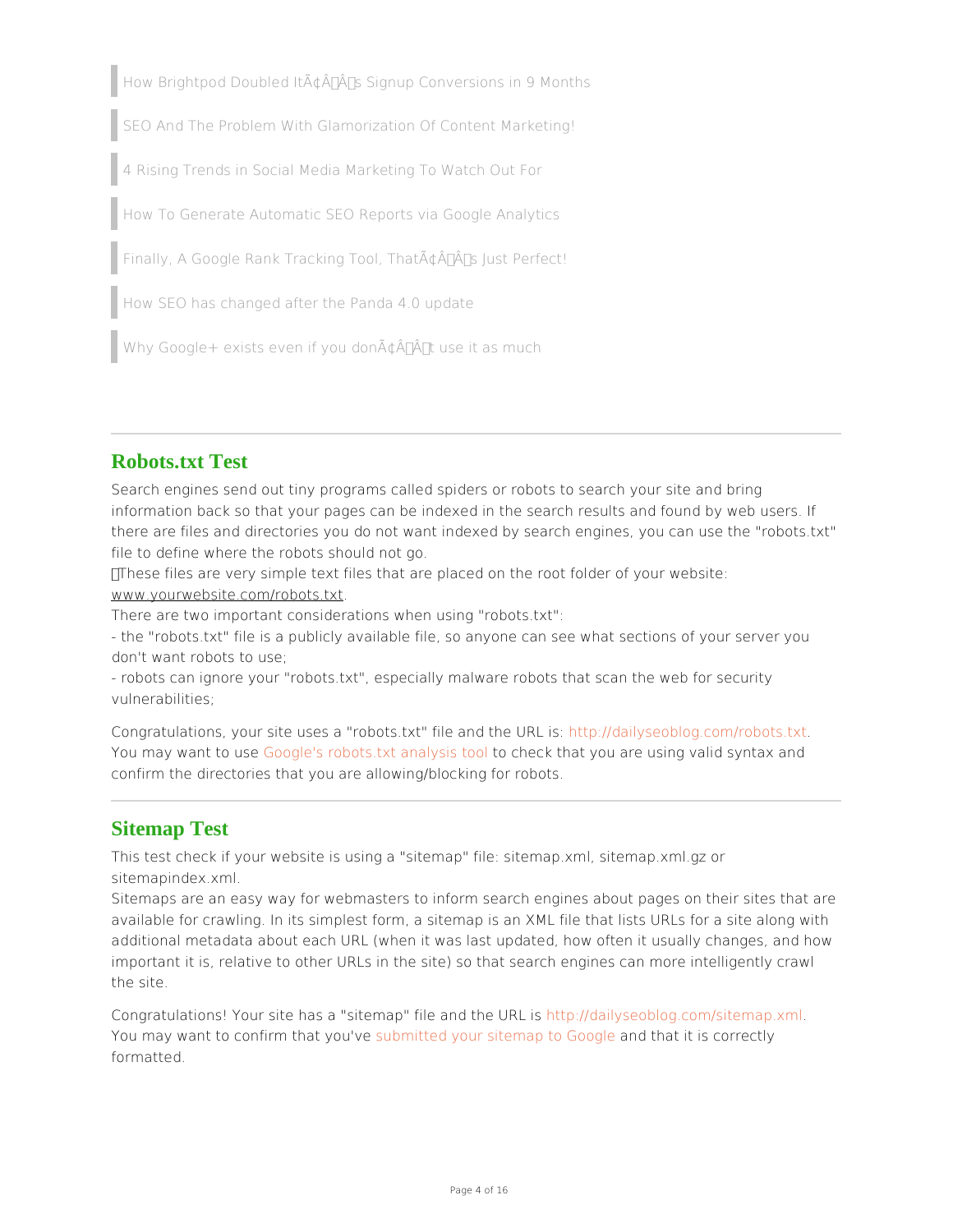## Favicon Test and Validator

Check if your site is using and correctly implementing a favicon. Favicons are small icons that appear in your browser's URL navigation toar. They are your URL's title when bookmarking that pag<mark>ber.añ dieyyo canainheel</mark>mpake it easy for users to navigate to your site among a list of bookmarks.

Congratulations! Your website appears to have a favicon.

## Page Objects

Check the full list of objects requested by your page.

Total objects: 46; Html pages: 4; Images: 28; Css files: 5; Scripts: 5; Css images: 4; Video files: 0;

Your page has more than 20 http requests, which can slow down readguecilrogading. You o [http requests through vario](http://developer.yahoo.com/performance/rules.html)us umone thas dussing text instead of images, uussimng css sprites, [data URIs instead o](http://css-tricks.com/5970-data-uris/)f om acontentining several external files to gether into one.

## Html files

http://www.dailyseoblog.com/ http://www.facebook.com/plugins/likeb…how\_border=false&appId=114619738668759 http://googleads.g.doubleclick.net/pa…ml/r20140715/r20140417/zrt\_lookup.html https://www.facebook.com/plugins/like…how\_border=false&appId=114619738668759

# CSS files

http://www.dailyseoblog.com/wp-conten…e\_dab8e495145640bdeafd62e9f55264a9.css http://fonts.googleapis.com/css?family=Bitter:400,700 http://fonts.googleapis.com/css?famil…atin-ext,greek,cyrillic-ext,vietnamese http://fonts.googleapis.com/css?famil…atin-ext,greek,cyrillic-ext,vietnamese http://fonts.googleapis.com/css?famil…atin-ext,greek,cyrillic-ext,vietnamese

# Scripts

http://www.dailyseoblog.com/wp-conten…ze\_9df5bbdf064f13c705f7683002e4af95.js http://pagead2.googlesyndication.com/pagead/js/adsbygoogle.js http://www.gstatic.com/pub-config/ca-pub-5880356729216407.js http://www.google-analytics.com/analytics.js https://fbstatic-a.akamaihd.net/rsrc.php/v2/yv/r/sh9-faBNTLB.js

# Images

http://249eil3anzaa12v8hjvk4x58ym.wpe…wp-content/uploads/2014/07/dsblogo.png http://1.gravatar.com/avatar/9e636d3f…3a11cd5ca435acc9bb6523536%3Fs%3D52&r=G http://0.gravatar.com/avatar/2f4775ef…3a11cd5ca435acc9bb6523536%3Fs%3D52&r=G http://0.gravatar.com/avatar/edb859e1…3a11cd5ca435acc9bb6523536%3Fs%3D52&r=G http://0.gravatar.com/avatar/24c13ee1…3a11cd5ca435acc9bb6523536%3Fs%3D52&r=G http://1.gravatar.com/avatar/924eb666…3a11cd5ca435acc9bb6523536%3Fs%3D52&r=G http://0.gravatar.com/avatar/048f9cf5…3a11cd5ca435acc9bb6523536%3Fs%3D52&r=G http://0.gravatar.com/avatar/066b9327…3a11cd5ca435acc9bb6523536%3Fs%3D52&r=G http://0.gravatar.com/avatar/023cc9aa…3a11cd5ca435acc9bb6523536%3Fs%3D52&r=G http://www.elegantthemes.com/affiliates/banners/160x600.gif http://www.dailyseoblog.com/wp-content/themes/inspirin/images/read-more.png http://249eil3anzaa12v8hjvk4x58ym.wpe…sts/cache/MTAwMTAwbm9zZW8tbXl0aA==.jpg http://249eil3anzaa12v8hjvk4x58ym.wpe…e/MTAwMTAwbm9Hb29nbGUtcGx1cy1zZW8=.jpg http://249eil3anzaa12v8hjvk4x58ym.wpe…9CcmlnaHRwb2RfU2FoaWxfUGFyaWtoMQ==.gif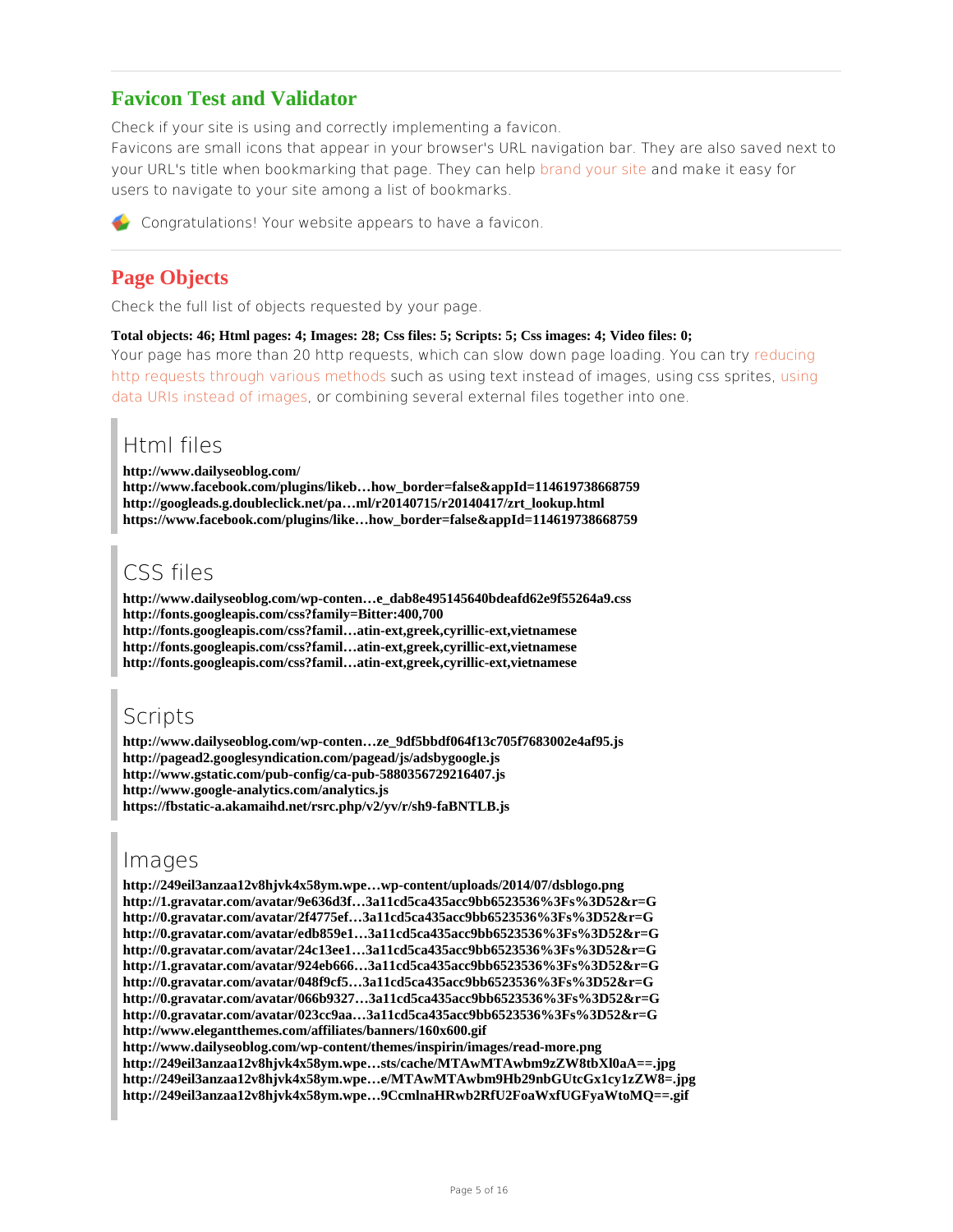http://249eil3anzaa12v8hjvk4x58ym.wpe…Awbm9DaGVja19Sb2JvdHN0eHRfZmlsZQ==.jpg http://249eil3anzaa12v8hjvk4x58ym.wpe…NpYWxtZWRpYXRyZW5kcy0xMDI0eDU4Mw==.jpg http://249eil3anzaa12v8hjvk4x58ym.wpe…9jb250ZW50bWFya2V0aW5ncHJvYmxlbXM=.jpg http://249eil3anzaa12v8hjvk4x58ym.wpe…0yMDE0LTA3LTA5LWF0LTkuMDIuMDYtUE0=.png http://249eil3anzaa12v8hjvk4x58ym.wpe…9scy1nb29nbGUtcmFuay1jaGVja2luZw==.gif http://249eil3anzaa12v8hjvk4x58ym.wpe…9nbGUtUGFuZGEtVXBkYXRlLTEwMjR4Njgy.jpg http://249eil3anzaa12v8hjvk4x58ym.wpe…Awbm9TdG9yeV9UZWxsaW5nX0JyYW5kcw==.png http://249eil3anzaa12v8hjvk4x58ym.wpe…cache/MTAwMTAwbm9nb29nbGUtcGx1cw==.gif http://249eil3anzaa12v8hjvk4x58ym.wpe…AwMTAwbm9yZWNvdmVyZ29vZ2xlcGFuZGE=.png http://249eil3anzaa12v8hjvk4x58ym.wpe…AwMTAwbm93aGF0LWFyZS1zaXRlbWFwcw==.jpg http://249eil3anzaa12v8hjvk4x58ym.wpe…9pbmJvdW5kLW1hcmtldGluZy1zdWNjZXNz.jpg http://www.elegantthemes.com/affiliates/banners/divi\_300x250.jpg https://fbstatic-a.akamaihd.net/rsrc.php/v2/y1/r/LVx-xkvaJ0b.png https://fbcdn-profile-a.akamaihd.net/…190747163339\_2348606822292485610\_n.png

## Css Images

http://www.dailyseoblog.com/wp-conten…/themes/inspirin/images/menu-arrow.png http://www.dailyseoblog.com/wp-conten…themes/inspirin/images/icon-search.png http://www.dailyseoblog.com/wp-content/themes/inspirin/images/read-more.png http://www.dailyseoblog.com/wp-conten…/themes/inspirin/images/list-arrow.png

## Code To Text Ratio

Check your webpage source code in order to measure the size of text content compa structure (HTML code). This percent is not a direct ranking factor for search engine other factors that depend on it such as site loading speed and user experience.

Your page size (sourc 48.d 6 Kb and your content text 06 Kb a Your content text represen6.374% from your webpage source code. This is a good text to HTML code ration

#### URL SEO Friendly Test

Check if your website URL and all links from inside are SEO friendly

The URL and all links inside this page are SEO friendly

#### Broken Links Test

Check your website for broken links

Your page has 117 distinct an<mark>glood links tins</mark> eto keep the links to a reasonable number (under 100).

From 100 distinct anchor links analyzed, none of them appears to be broken.

#### Google Analytics Test

Check if your website is connected with google analytics

Congratulations! Your website is using the asynchronous version of Google Analytic

#### Underscores in Links Test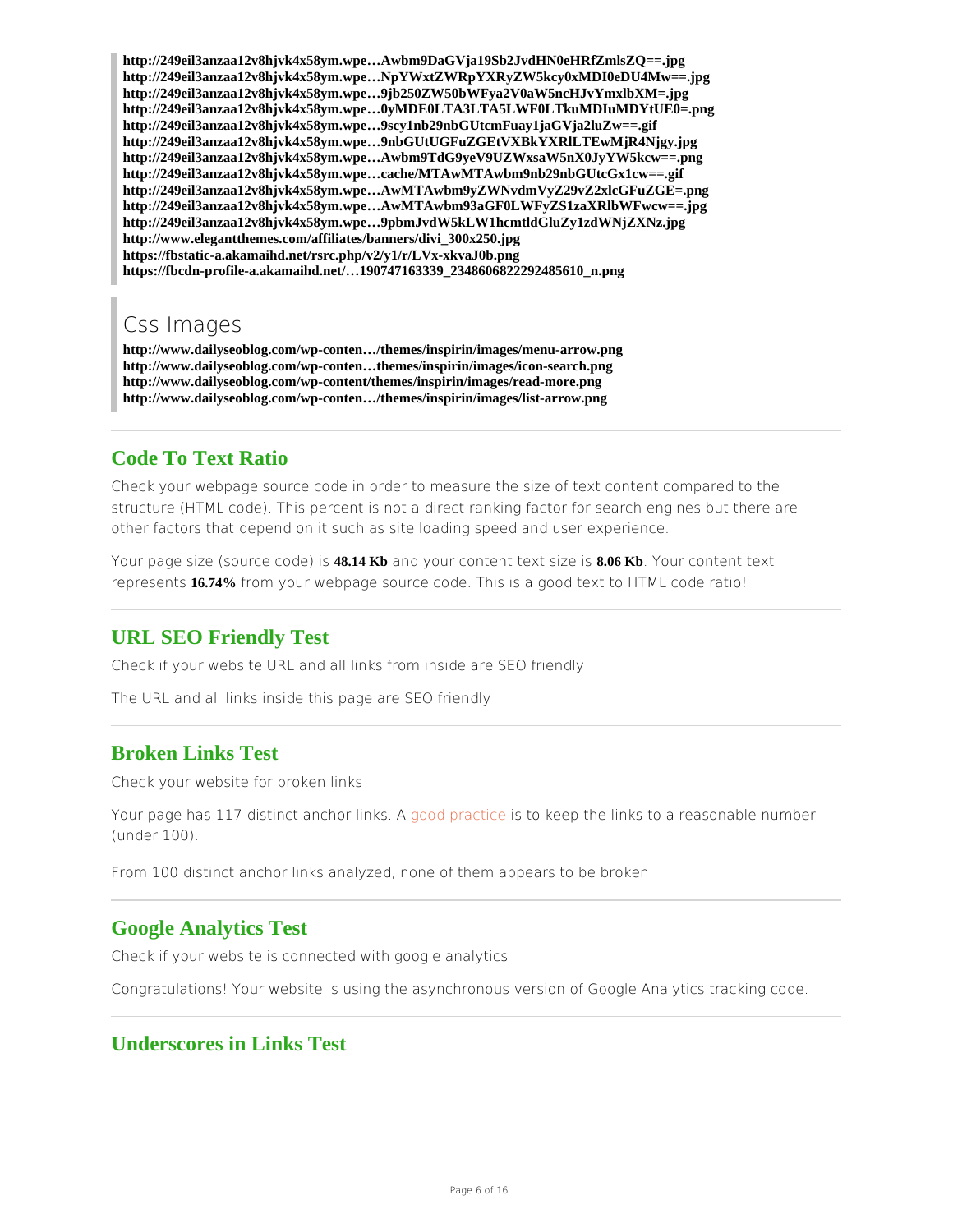Check your URL and in-page URLs for underscogreen chaalrandteensseto. Tubesee hyphens or dashes (-) rather than underscores (\_). Google treats hyphens as separators betwee unlike underscores.

Congratulations! We have not found underscores in your in-page URLs!

#### Google PageRank Test

Check Google PageRank for your website.

A [Google PageRan](http://seositecheckup.com/articles/26)ks (R Rm) easure from 0 - 10 and is determined by a proprietary mathe formula that counts every link to a website as a vote. In essence, your website is p other website with similar content and keywords in a popularity contest. Therefore, your website to acquire backlinks from other websites that are essentially giving a to your site.

With your website already cleaned up and shining with outstanding quality content a methods (keywords, meta tags, etc), you should have a strategy to get your website others. Important pages receive a higher PageRank and are more likely to appear at search results.

Congratulations! Your Google  $\mathcal P$  age Rhank is average.

## Alexa Page Rank Test

Check Alexa Rank for your website.

Alexa Rank mesure the traffic rate of your domain and is determineed mapyant be web info [Alex](http://www.alexa.com)aThis company ranks sites based on the amount of traffic (over a period of thre recorded from users that have the Alexa Toolbar installed. The lower your rating on Meaning if you have a ranking under 100,000 then your website should be producing traffic. The traffic rank depends on the popularity of your website (the number of us site and the number of pages from your site viewed by those users).

Your Alexa R2@9253)( is above 100,000 and the number 3638.bacollimikgshits consider that your website should produce some more and good traffic. For additional information traffic you might cheink this

#### HOW TO FIX

Some best practices for increase your Alexa Page Rank are listed below:

- \* The most important thing is the content: write useful and qualitative content
- Regularly submit fresh and unique content
- Increase the traffic on your site
- Generate quality backlinks on your website
- Connect to social networking sites
- $^\bullet$  Install Alexa Toolbar on your browser and Alexa Rank Widget into your webpa
- Verify your website on Alexa.com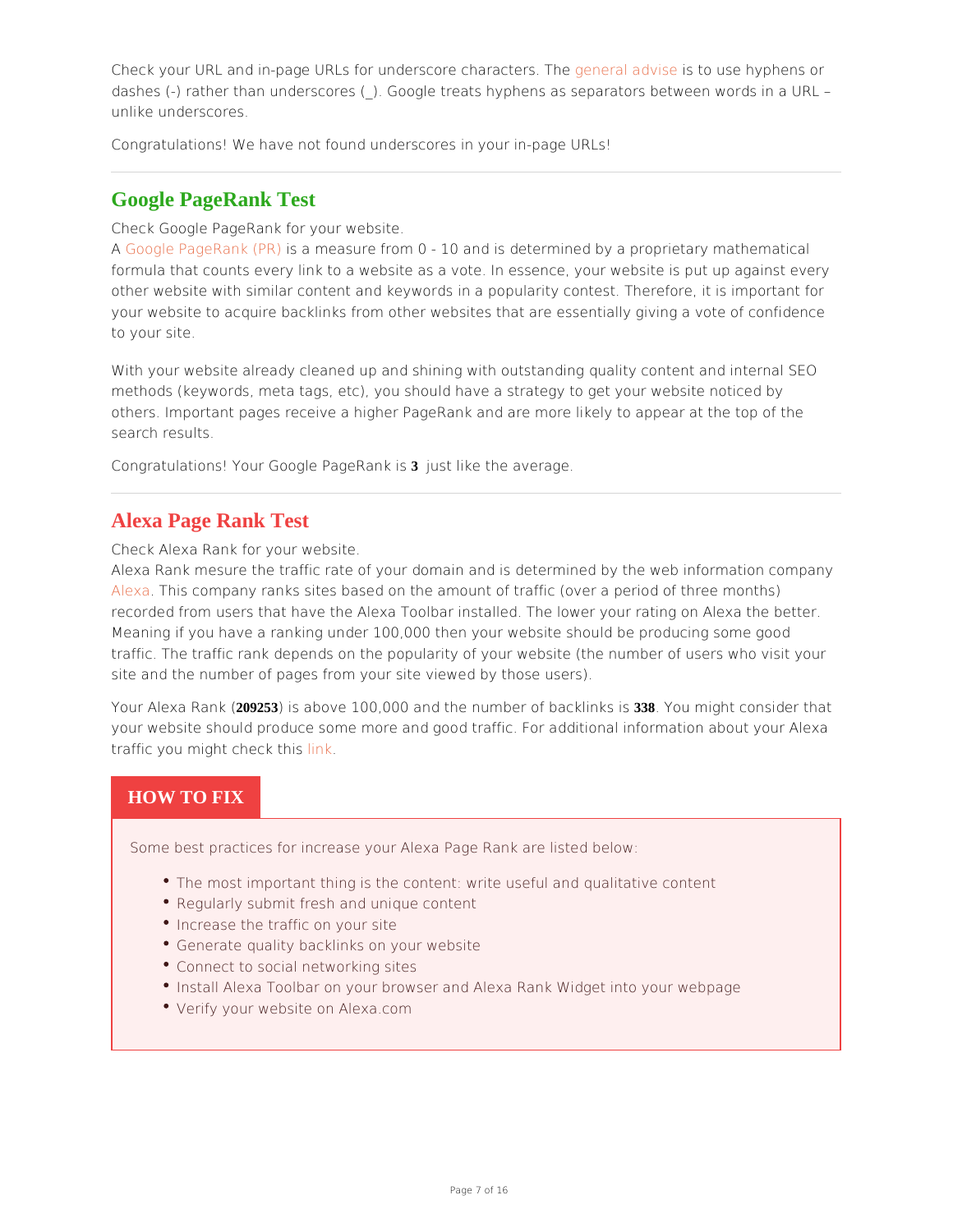#### Image Alt Test

Check all images from your webpage for alt attributes.

If an image cannot be displayed (wrong src, slow connection, etc), the alt attribute alternative information. Using keywords and human-readable captions in the alt attr SEO practice because search engines cannot realy see the images. For images with (bullets, round corners, etc) you are advised to use an empty alt or a CSS backgrou

Your webpage25 hams age 25, of them are unique and all of them has an alt attribute.

## Inline CSS Test

Check your webpage HTML tags for inline CSS properties.

An inline CSS property is added by using the style attribute for a specific tag. By m presentation you might lose some advantages of the style sheets. Is a good practice inlines CSS rules into an external file in order to make your page "lighter" in weigh code to text ratio.

Your webpage is 27 u shinlight CSS properties!

## HOW TO FIX

Is a good practice to move all the inlines CSS rules into an external file in order page "lighter" in weight and decreasing the code to text ratio.

- check the HTML code of your page and identify all style attribute
- for each style attribute found you must proper move all declarations in the external  $\sim$ file and remove the style attribute

For example:

<!--this HTML code with inline CSS rule:--> <p style="color:red; font-size: 12px">some text here</p> <!--would became:--> <p>some text here</p> <!--and the rule added into your CSS file:--> p{color:red; font-size: 12px}

## Media Print Test

Check if your webpage is using media print CSS property for custom printability.

Your webpage doesn't take the advantages of medde aeprens o Grees tips se on how to set up a print style sheet.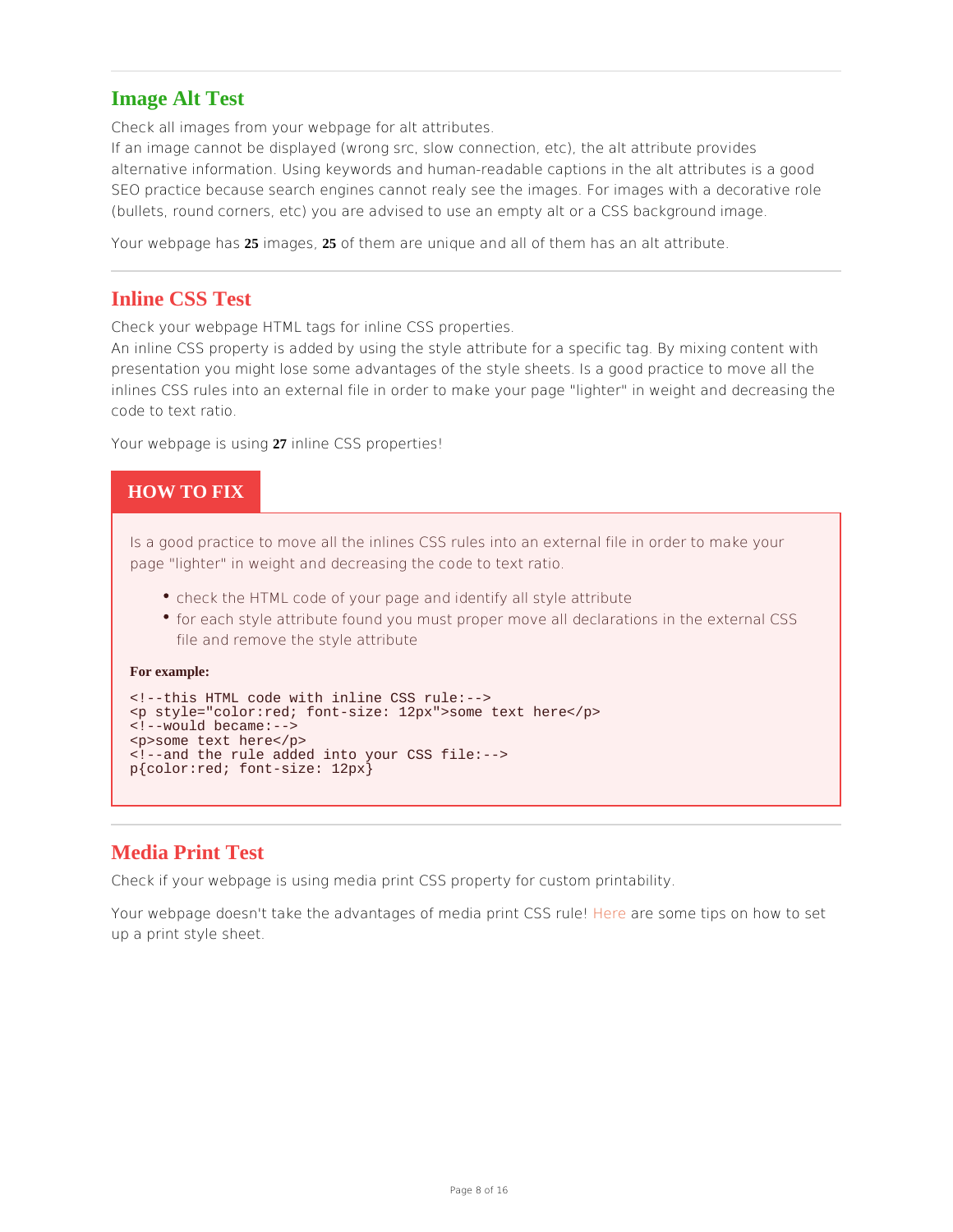#### **HOW TO FIX**

For printing your webpage in a user-friendly format you can use one of these methods:

1. Use a @media print  $\{ \ldots \}$  rule at the end of your CSS file (note that specificity and precedence rules still apply!)

#### **Example:**

```
@media print { 
 	/* your print styles go here */
 	#header, #footer, #menu { display: none; } 
	body { font: 12pt georgia,serif; } 
h1 { font-size: 18pt; }
	h2 { font-size: 16pt; color: #000; }
}
```
2. Create and use a print stylesheet:

```
<link rel="stylesheet" href="print.css" type="text/css" media="print" />
```
The file, **print.css** is the print stylesheet, and the **media="print"** command means that this CSS file only gets called up when your page is printed. The only CSS rules you need to put in the print stylesheet are ones to override the CSS rules in the main stylesheet (you don't need to repeat any colour or branding CSS commands as they'll already be taken from the main stylesheet).

**In order to decrease the HTTP requests, we recommend method 1 for creating your print styles.**

## **Google Preview**

This allows you to see how your webpage might look into a Google search results page. A Google search result use your webpage title, url and meta-description in order to display the information. If these elements are too long, Google will truncate their content. You are advised to set your webpage title up to 70 characters and your webpage description up to 160 characters.

## SEO, SEM, Social Media Tips for Online Marketing

#### http://www.dailyseoblog.com/

Get better ranks on search engines with SEO, SEM and Social Media tips.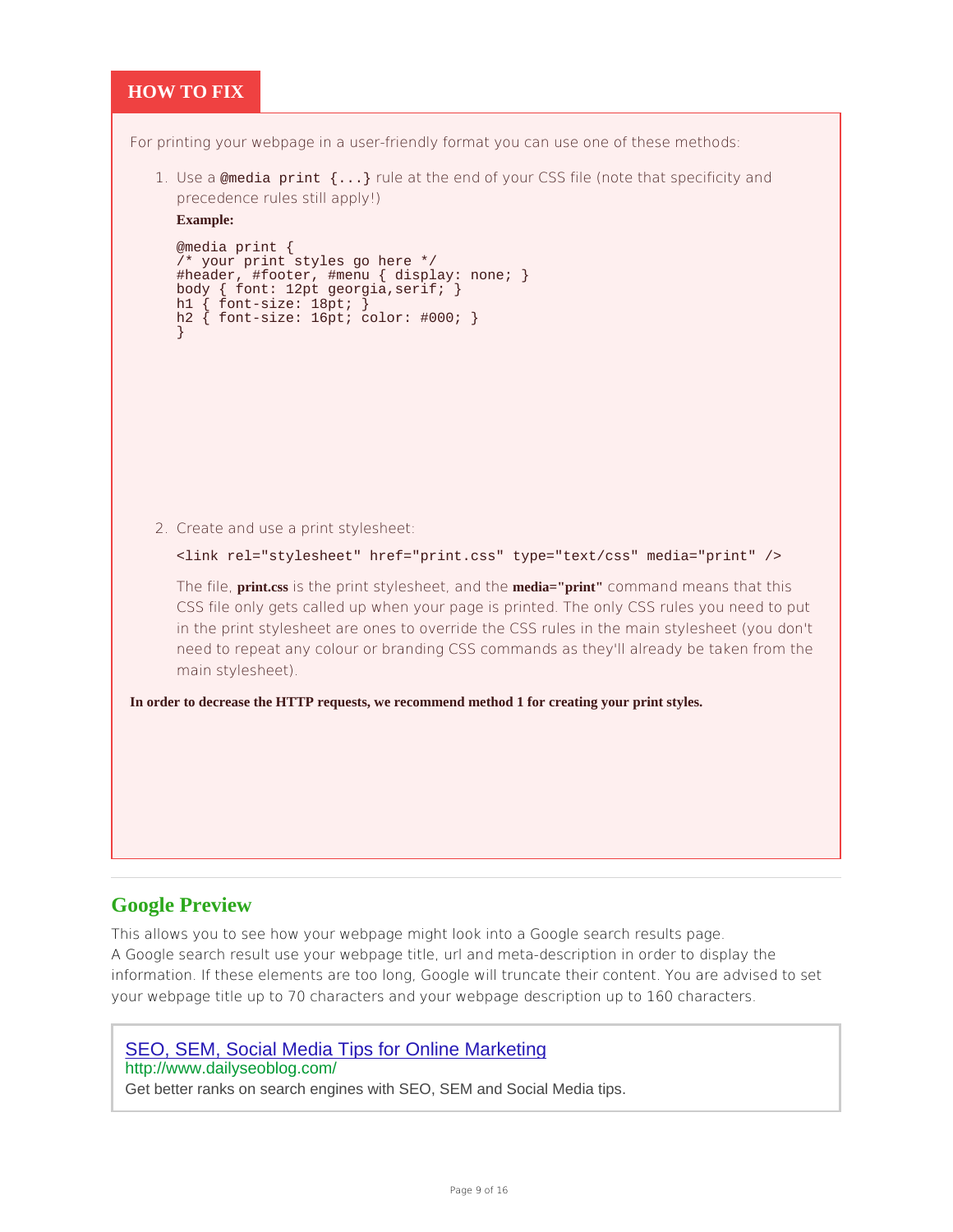## Keywords Cloud

The Keyword Cloud is a visual representation of keywords used on your website. Th which words are frequently used in the content of your webpage. Keywords having h presented in larger fonts and displayed in alphabetic order.

e c**icl 「II CaluG**tibne gin**ne** bigblogging bigging hip boutilding<br>cebsangecche coklicklicksC OD hi<sup>gh</sup>ed dankersions  $b$ usines $s$ cehsangeodheckklicks $\cup$ daji vse obdogtali a v sloubleedna i en grine Gistface bodikileocus<br>Karth Hefy wordsnak na weakik deilp kook forma koos<br>Mannarke tenrarke tensal darket KC tilm dick gemeeting<br>Mannarke tenrarke tensal darket in medinale pan  $p$  and a/peng $p$   $q$   $q$   $p$   $q$  $q$   $a$  n ning  $q$  u  $q$  romoteroper  $q$  yueries  $a$  n  $K$ ranks tes<sup>r</sup>es di Gmember e porte sults bots.txt<br>Se a results beosharesignus ocial di tware strategiseus ccesstfeudhnologn In ot Sm @ool OOIS tracking mendtsu druthpdatepdatels Sesse dersio Website wordprewsorkinwgriteear

## Deprecated HTML Tags

Check if your webpage is using old, deprecated HTML tags. These tags will eventua support and your web pages will render diffelmently. Elhe the TM hisags.

Congratulations! Your page does not use HTML deprecated tags.

## HTML Page Size Test

Check your page's HTML size. HTML size is the size of all the HTML code on your w does not include images, external javascripts or external CSS files.

Congratulations! Your HTIM23 Kb zandsthis is under the average web page size of 33 Kb This helps lead to a faster than average page load time.

#### HTML Compression/GZIP Test

Check if your page is correctly using HTML compression as it is sent from your serv

Congratulations! Your page is successfully gzip comppresssionendo nu syion ugroede. Your HTML is compres 488e1d4 Krbroton 0.23 Kb 79 % size savings). This helps ensure a faster loading web page and improved user experience.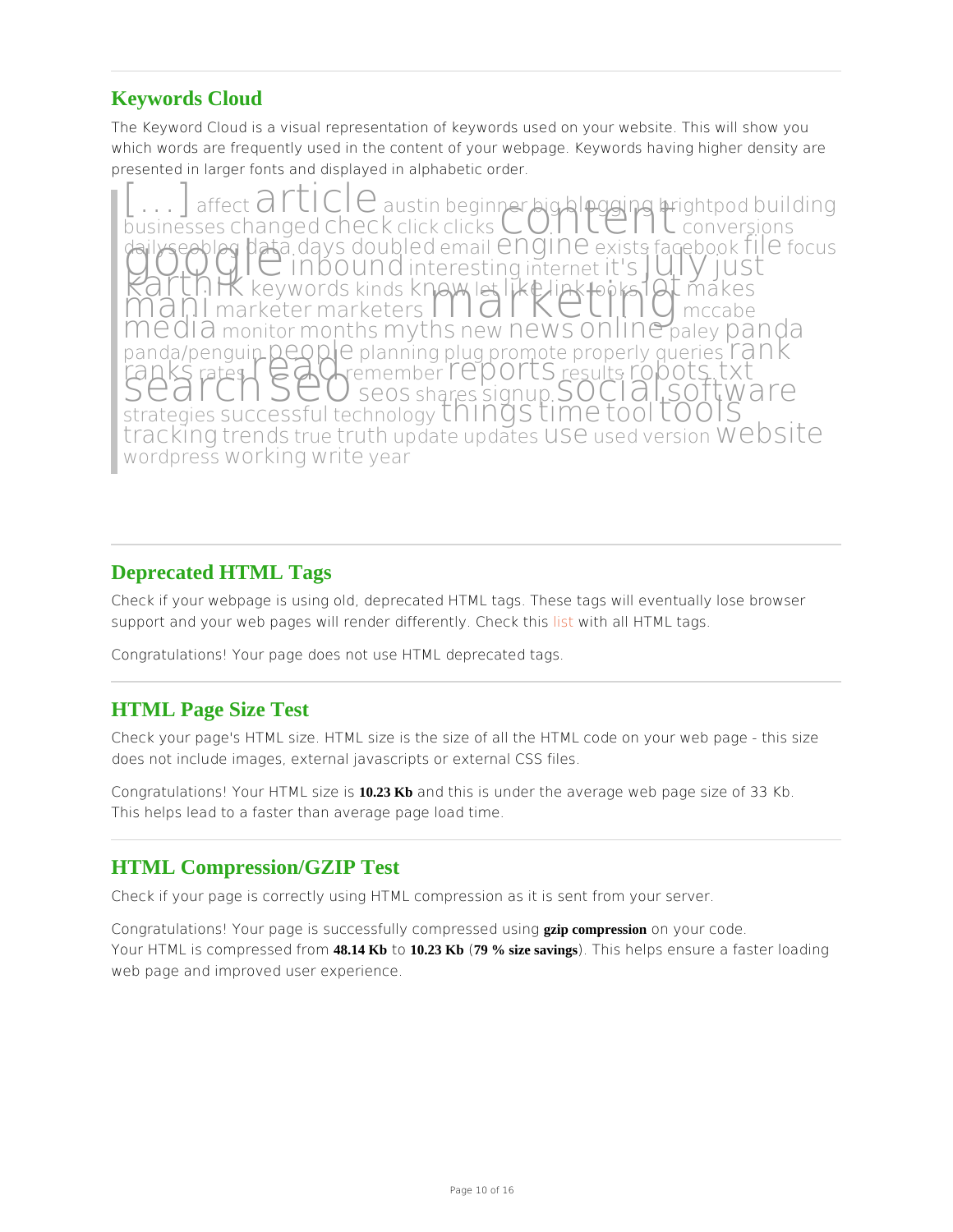#### Page Cache Test

Check if your site is serving cached pages. Caches reduce server-load (since pages often) and speeds up page display (by caching page ouput vs compiling the php-pag reduces bandwidth requirements by up to 80%. Caching makes most sense for high t whose content does not change on every page view. Common calciacolo methods are [jpcac](http://www.polarlava.com/projects/jpcache/)he .

HIT: 3 - Congratulations, this is the caching mechanism currently  $\epsilon$  monoged by this helps speed page loading times as well as reduce server load.

## Flash Test

Test if your website is using flash objects.

Your website does not include flash objects

### Nested Tables Test

Check if your site is using nested tables, which can slow down page rendering in th

Congratulations, your page does not use nested tables. This speeds up page loading optimizes the user experience.

#### Image Expires Tag Test

Checks if your page is using an image expires tag, which specifies a future expiration images. Browsers will see this tag and caches the image in the user's browser until (so that it does not keep re-fetching the unchanged image from your server). This s the next time that user visits your site and requires the same image.

Congratulations! Your webpage use 'Expires' header for your images and the browse these images from the cache.

#### Doctype Test

Check for doctype declaration. A document type declaration, or DOCTYPE, defines v  $(X)$ HTML your webpage is actually using and this is essential to a proper rendering web documents in compliant browsers.

Congratulations! Your webpage has a doctype declaration:

<!DOCTYPE html>

#### Frameset Test

Check if your website use frames. Frames are used by programmers to display a nur documents at the same time. The user gets to see a complete web page, but visiting bunch of unrelated pages.

Congratulations! Your webpage does not use frames.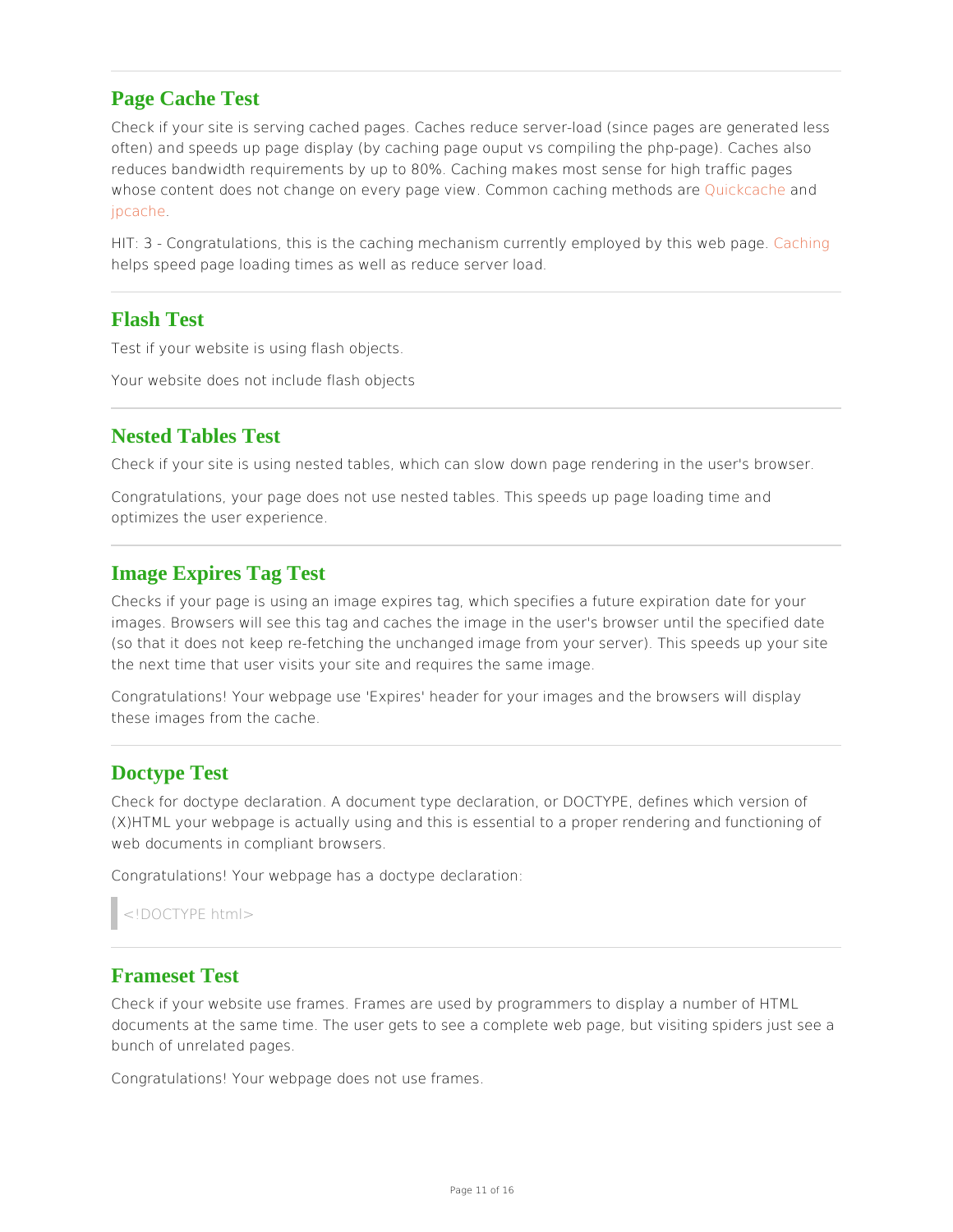## **Site Loading Speed Test**

It calculates the total load time of your site.

Your site loading time is around **1.522 seconds** and this is under the average loading speed which is **5 seconds**.

## **JS and CSS Minification Test**

Check if your externals JS and CSS files are minified.

Minification is the process of removing all unnecessary characters from source code without changing its functionality. These unnecessary characters usually include white space characters, new line characters, comments, and sometimes block delimiters, which are used to add readability to the code but are not required for it to execute. Removing those characters and compacting files can save many bytes of data and speed up downloading, parsing, and execution time.

The compressed code may be harder to debug because it is bunched together, usually, on one line. This is why we always recommend keeping a backup copy of your JS or CSS script to use in times where debugging is required.

It's important to send as few bytes of CSS and IS markup down the wire as possible. It's not just about size, though, it's also about the number of requests to get the bits. In fact, that's often more of a problem then file size.

## **JS Minification Test**

This checks if any of external javascript files used in your page is minified

You have more than one JS file. Try combining them into one in order to decrease the number of HTTP requests.

#### **MINIFIED JS FILES:**

**http://www.google-analytics.com/analytics.js**

**http://www.gstatic.com/pub-config/ca-pub-5880356729216407.js**

**http://pagead2.googlesyndication.com/pagead/js/adsbygoogle.js**

**http://www.dailyseoblog.com/wp-conten…ze\_9df5bbdf064f13c705f7683002e4af95.js**

## **CSS Minification Test**

This checks if any of external javascript files used in your page is minified

You have more than one CSS file. Try combining them into one in order to decrease the number of HTTP requests.

#### **MINIFIED CSS FILES:**

**http://www.dailyseoblog.com/wp-conten…e\_dab8e495145640bdeafd62e9f55264a9.css**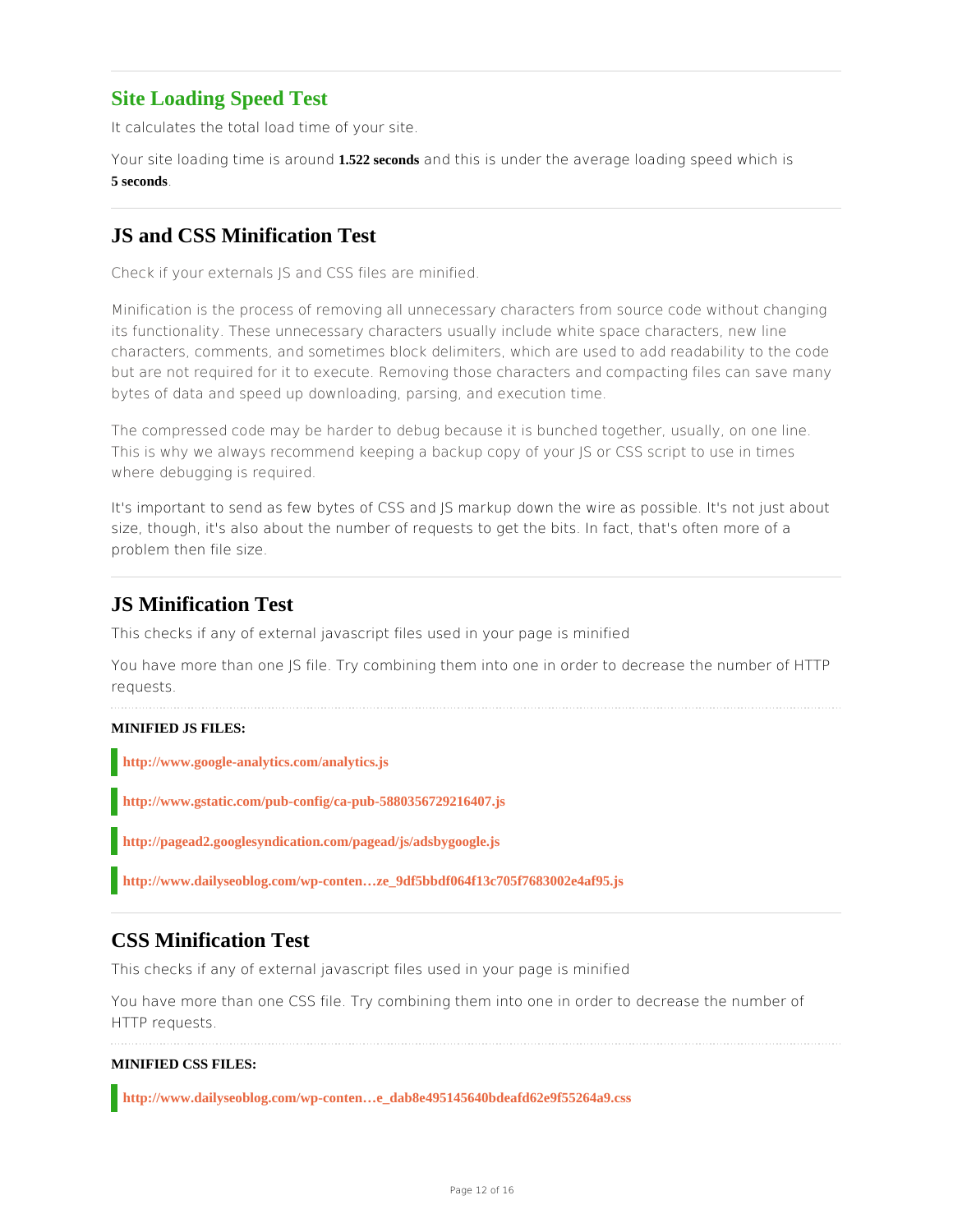#### NOT MINIFIED CSS FILES:

http://fonts.googleapis.com/css?family=Bitter:400,700

http://fonts.googleapis.com/css?famil...atin-ext,greek,cyrillic-ext,vietnamese

http://fonts.googleapis.com/css?famil…atin-ext,greek,cyrillic-ext,vietnamese

http://fonts.googleapis.com/css?famil…atin-ext,greek,cyrillic-ext,vietnamese

#### HOW TO FIX

```
In order to pass this test you must minify all of your external CSS files. For this t
r cssmin.js.
```
### URL Canonicalization Test

Test your site for potential URL canonicalization issues. Canonicalization describes slightly different URLs for the same page (for example, if http://www.example.com a http://example.com displays the same page but do not resolve to the same URL). If search engines may be unsure as to which URL is the Learne orto one aboundex. [canonicalization](http://www.mattcutts.com/blog/seo-advice-url-canonicalization/) issues .

[http://dailyseobl](http://dailyseoblog.com)og.ndhotmlp://www.dailyseobloggs.or.bom to the same URL.

#### Directory Browsing Test

Check if your server allows directory browsing. If directory browsing is disabled, vi able to browse your directory by accessing the directory directly (if there is no inde will protect your files from being exposed to the public. Apache web server allows d by default. Disabling directory browsing is generally a good idea from a security sta

Congratulations! Your server has disabled directory browsing.

#### Libwww-perl Access Test

Check if your server allows access from User-agent Libwww-perl. Botnet scripts tha for vulnerabilities in your software are sometimes identified as User-Agent libwww-p access from libwww-perl you can eliminate many simpler attacks.

Congratulations! Your server does not allows access from libwww-perl User-Agent.

#### Server Signature Test

Check if your server signature is on. Turning off your server signature is generally security standpoint.

Congratulations, your server signature is off.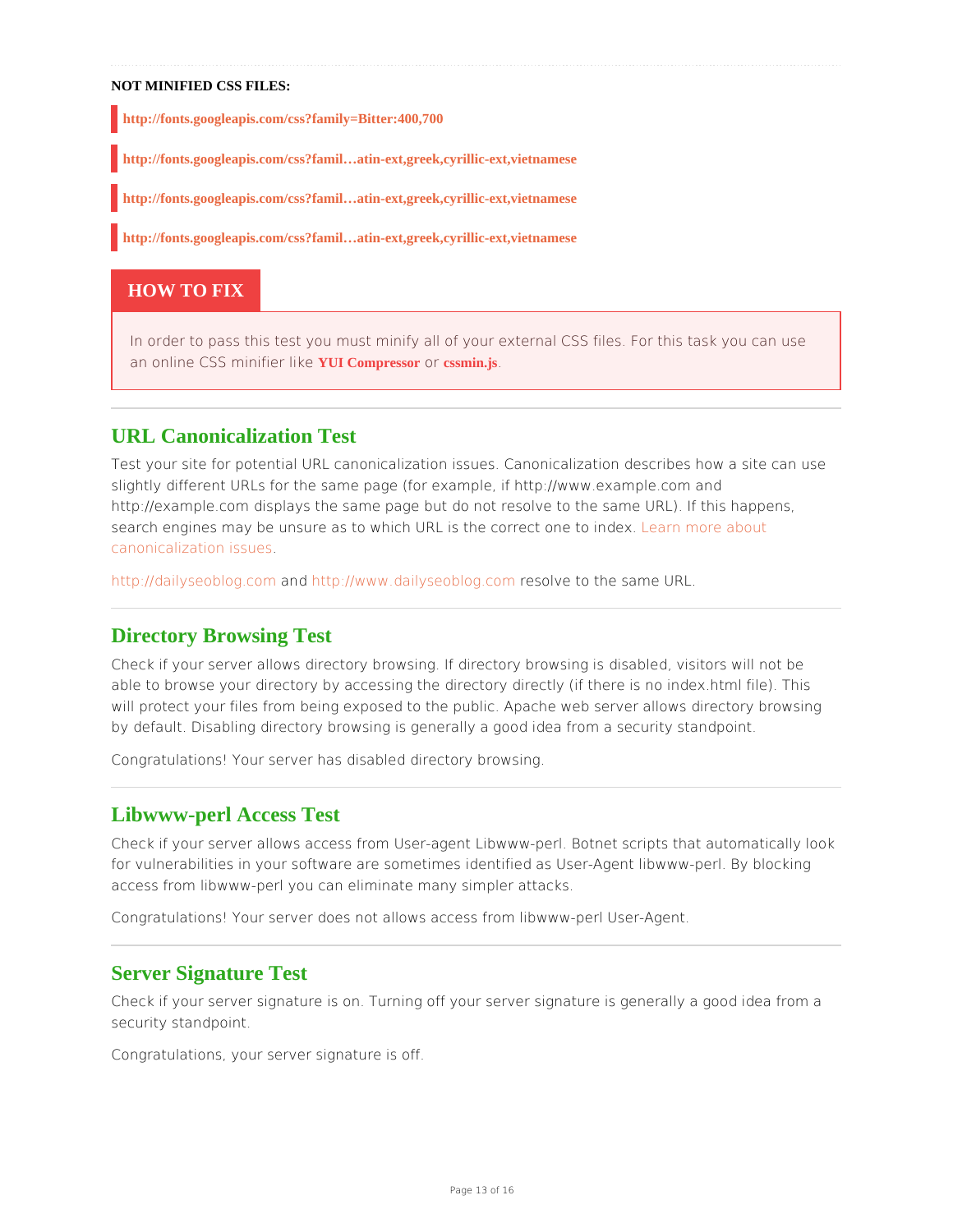#### Plaintext Emails Test

Check your webpage for plaintext email addresses. Any e-mail address posted in pu automatically collected by computer software used by bulk emaidemsai(la process know [address harve](http://en.wikipedia.org/wiki/E-mail_address_harvesting)sting pam harvester can read through the pages in your site and extract addresses which are then added to bulk marketing databases and the result is more inbox.

Congratulations! Your webpage does not include email addresses in plaintext.

#### Website IP Check

Check the IP address of your website.

Your website ip address is: 173.255.200.106

## IP Canonicalization Test

Test your site for potential IP canonicalization issues. Canonicalization describes h slightly different URLs for the same page (for example, if your site's IP address and display the same page but do not resolve to the same URL). If this happens, search unsure as to which URL is the corredteane to indexout canonicalization issues

Your site'\$713P.255.200.\$06 cessfully redimet cps/towww.dailyseoblog.com/

#### Safe Browsing Test

Check if your website is listed with malware or phishing activity.

This site is not currently listed as suspicious (no malware or phishing activity found

#### Media Query Responsive Test

Test if your website implements responsive design functionalities using media query

Congratulations, your website uses media query technique, which is the base for res functionalities.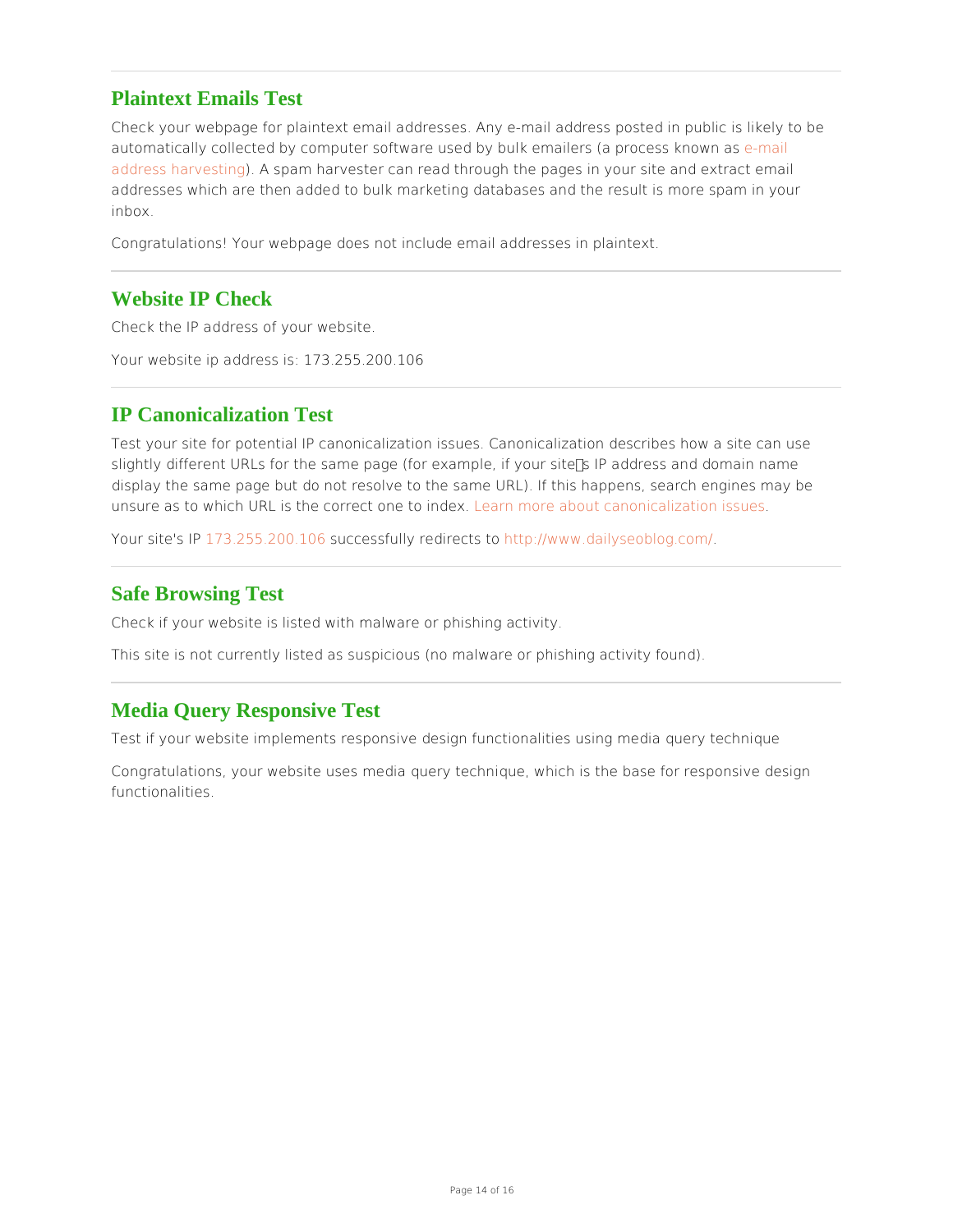# Mobile Snapshot

See how your website render on a mobile device.

## Social Media Check

Test if your website connects to at least one of the most important social networks. Congratulations your website is connected successfuly wi*f*f a cse ocal a imaging: